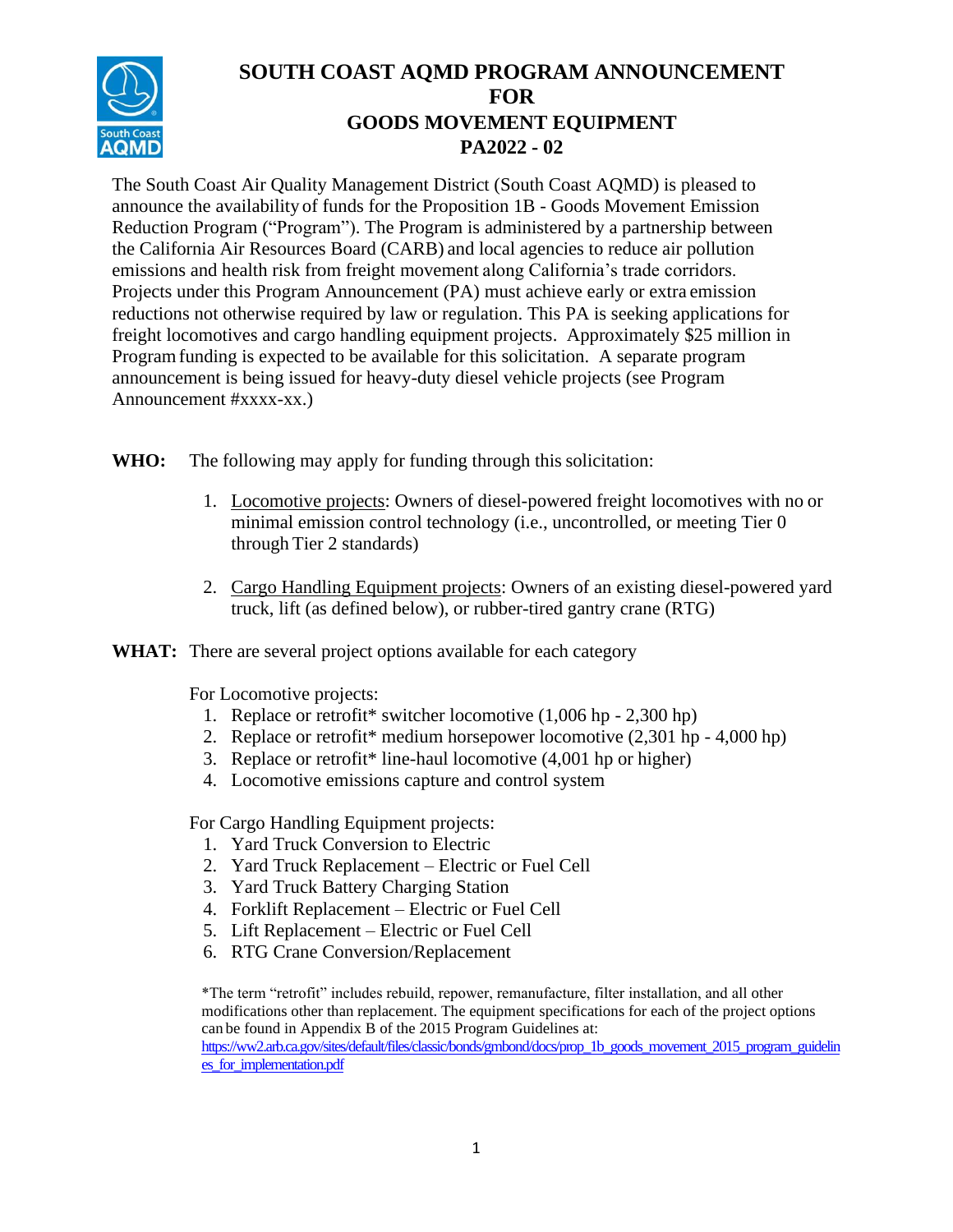

**HOW:** All applications must be submitted according to specifications in the Prop 1B Application Portal. Failure to adhere to these specifications may be cause for rejection of the application without evaluation. The Application Portal can be found on South Coast AQMD's Prop 1B program page:<http://www.aqmd.gov/Prop1B> Application assistance will be offered to applicants that do not own a computer or have internet access.

**NOTE:** Hardcopy, Facsimile or email submittals **will not be accepted**.

**WHEN:** Solicitation opens: April 19, 2022 Solicitation closes: July 15, 2022, or when South Coast AQMD reaches \$25 million in eligible applications, whichever comes first.

## **SCHEDULE**:

| <b>Solicitation Opens</b>                                                              | April 19, 2022                                                                                                                                                                                                                                                                 |
|----------------------------------------------------------------------------------------|--------------------------------------------------------------------------------------------------------------------------------------------------------------------------------------------------------------------------------------------------------------------------------|
| <b>Solicitation Closes</b>                                                             | Applications will be accepted until<br>July 15, 2022, or when South Coast<br><b>AQMD</b> reaches \$25 million* in<br>eligible applications, whichever<br>comes first.<br>* This is an estimated amount. More funds<br>could become available if additional<br>projects dropout |
| Anticipated:<br>South Coast AQMD Evaluation Period<br>CARB's Approval of Eligible List | April – July 2022<br>July - August 2022                                                                                                                                                                                                                                        |

Equipment in Operation by March 31, 2024

For general information or questions about the South Coast AQMD Proposition 1B – Goods Movement Emission Reduction Program, please contact:

Andrew Yoon, Air Quality Specialist  $\cdot$  (909) 396-3043  $\cdot$  [ayoon@aqmd.gov,](mailto:ayoon@aqmd.gov) or Justin Joe, Air Quality Specialist • (909) 396-2054 • [jjoe@aqmd.gov](mailto:fxu@aqmd.gov)

South Coast AQMD to Issue Contracts Starting July 2022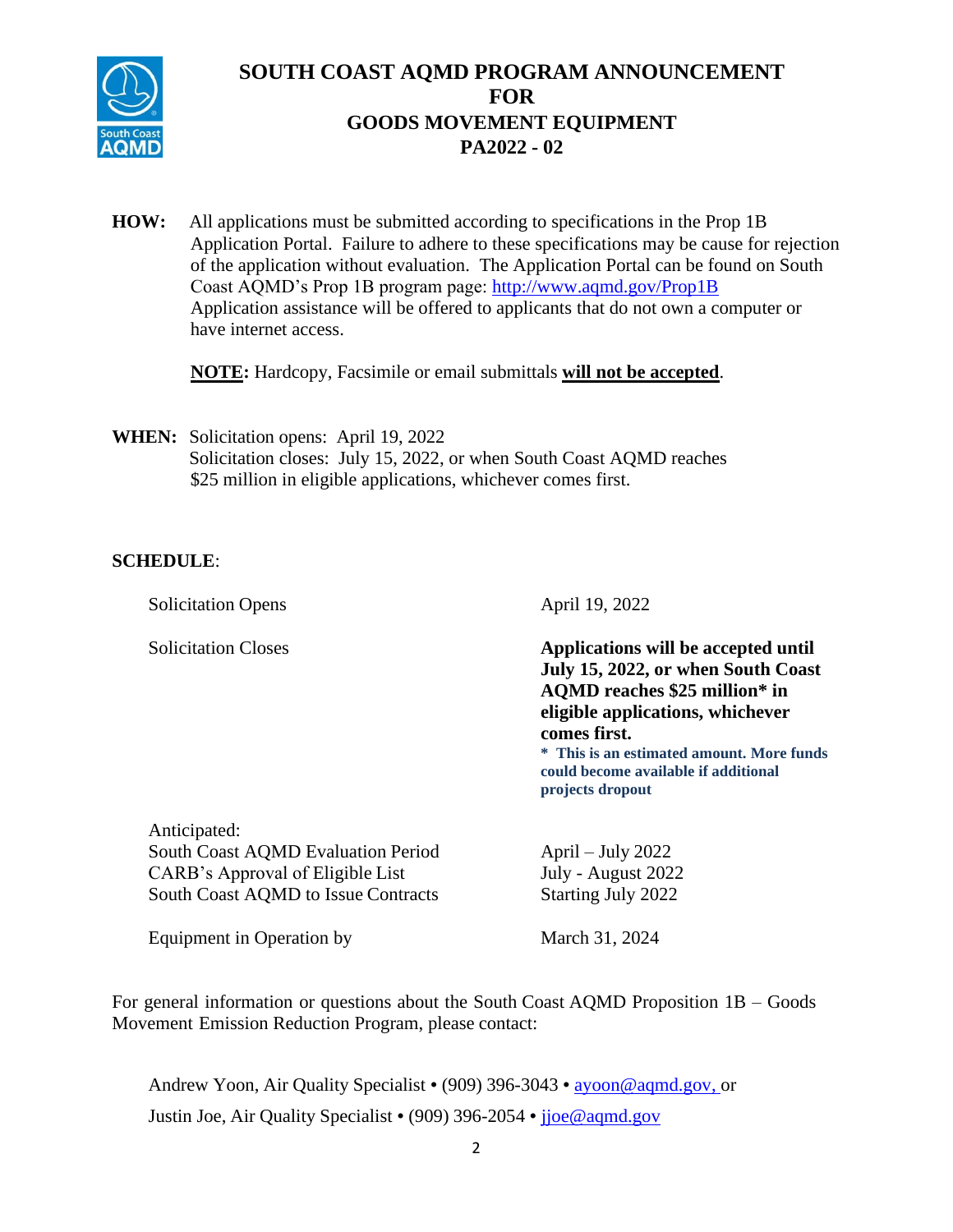

# **BACKGROUND**

The diesel engines in trucks, locomotives, ships, harbor craft, and cargo handling equipment are major contributors to the State's air pollution challenges. These sources account for nearly half of the statewide particulate matter (PM) emissions. Diesel PM is both a toxic air contaminant and a contributor to black carbon, a powerful short-lived climate pollutant. Near-source exposure to emissions of this particulate matter is associated with health risks, especially near distribution centers, railyards, and seaports, many of which impact disadvantaged communities. Emissions from freight transport also account for over one third of the statewide nitrogen oxides (NOx) that form fine particles.

To date, CARB has granted approximately \$486 million in Proposition 1B (Prop 1B) funds to the South Coast AQMD to reduce emissions from the goods movement sector, including the replacement of heavy-duty diesel trucks, locomotives, cargo-handling equipment, and shore power installation for ships at berth. The vast majority of these equipment are currently operational, providing significant emission reduction benefits to the region. Due to the cancellation of many projects, a new solicitation is now needed to receive applications for additional locomotives and cargo handling projects that meet the criteria of the Prop 1B – Goods Movement Program.

This solicitation is intended to obtain "surplus" emission reductions of Nitrogen Oxides (NOx), Particulate Matter (PM<sub>10</sub>) and Reactive Organic Gases (ROG) from goods movement equipment operating in California trade corridors. It provides financial incentives to equipment owners to replace in-use equipment with cleaner-than-required engine and equipment technologies that will achieve emission reductions that are real, surplus, and quantifiable. It also allows equipment owners to achieve early emission reductions before they are required by applicable rules, regulations or enforceable agreements. The Program supplements existing regulations and may be combined with Federal or Local funding programs to cut diesel emissions.

#### **DEFINITIONS**

#### Conversion

CARB-approved aftermarket replacement of the fueling system in a diesel powered equipment to a natural gas, hybrid technology, or zero-emission fueling system. Engines must have CARB approval as an aftermarket conversion to be sold in California. The proposed engines in conversion projects are not fueled by diesel.

#### Equipment Replacement

Equipment replacement means the replacement of an older piece of equipment that still has remaining useful life with a newer, cleaner piece of equipment. For this project type, applicant must have owned and operated the old equipment in California for the previous two years.

#### Forklift

An off-road industrial truck used to hoist and transport materials by means of steel fork(s) under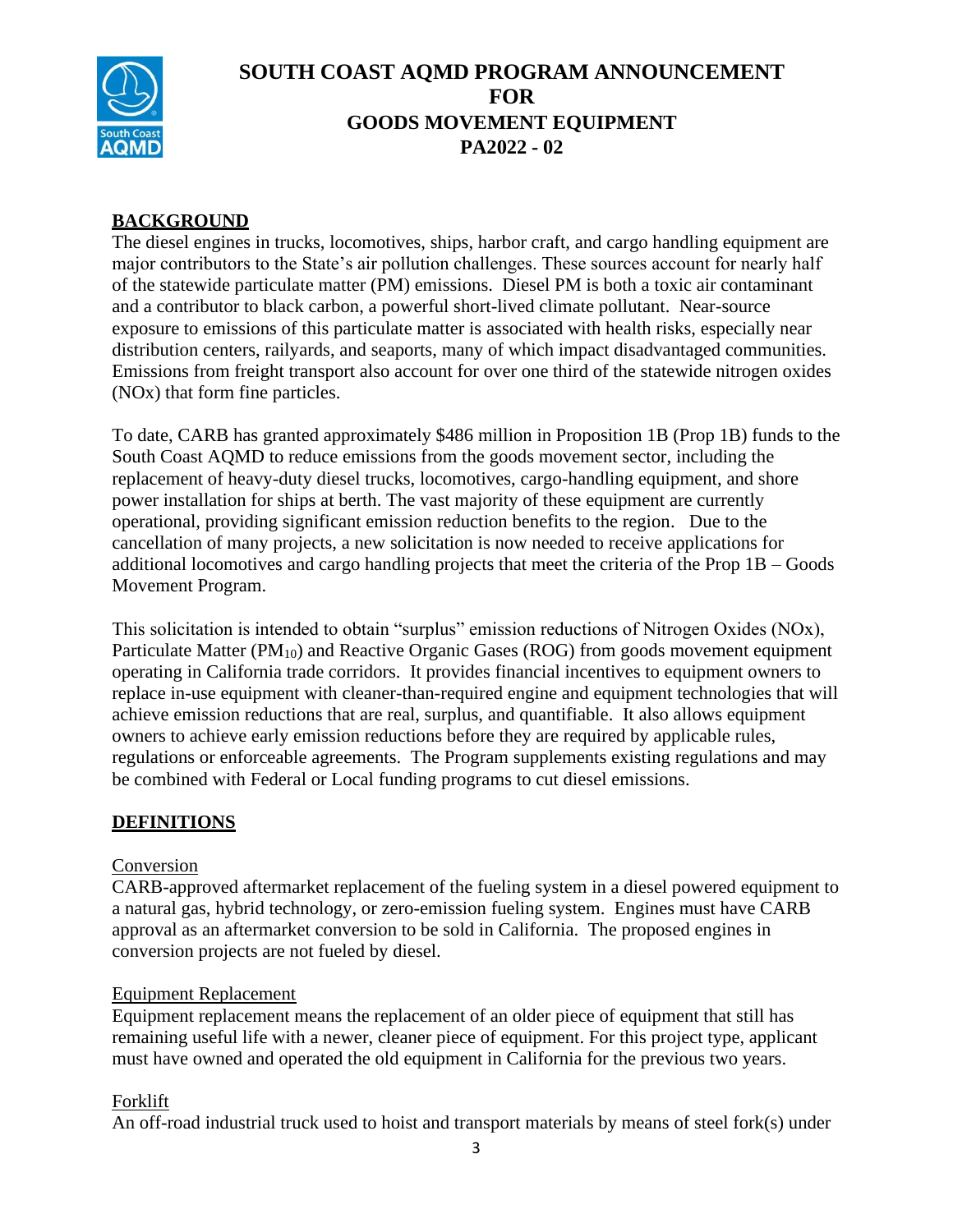

the load.

## Freight Facility

Distribution centers, warehouses, retail and wholesale outlets, and agricultural processing centers, and other places where trucks congregate (other than truck stops.)

# Goods

Defined as having the same meaning in Commercial Code section 2105:

- The goods must be movable.
- The goods being moved must be part of a transaction that involves a contract for the sale of the goods.
- Rental Equipment does not qualify as "Goods".

## Lift

Includes top pick, side handler, reach stacker, or forklift

#### Locomotive Retrofit

Locomotive retrofit includes rebuild, repower, remanufacture, filter installation, and all other modifications other than replacement, and meet one or more of the following, pursuant to Code of Federal Regulations Title 40, Part 92.2(1):

- To replace, or inspect and qualify, each and every power assembly of a locomotive or locomotive engine, whether during a single maintenance event or cumulatively within a fiveyear period;
- To upgrade a locomotive or locomotive engine;
- To convert a locomotive or locomotive engine to enable it to operate using a fuel other than it was originally manufactured to use; or
- To install a remanufactured engine or a freshly manufactured engine into a previously used locomotive. Or pursuant to Code of Federal Regulations Title 40, Part 92.2,
- Replacement of the engine in a previously used locomotive with a freshly manufactured locomotive engine.

# Reach Stacker

An off-road truck-like cargo container handler that uses an overhead telescopic boom that can reach across two or more stacks of cargo containers and lift the containers from the top.

# Rubber-Tired Gantry Crane or RTG Crane

An off-road overhead cargo container crane with the lifting mechanism mounted on a crossbeam supported on vertical legs which run on rubber tires. RTG cranes do not include gantry cranes that operate on steel wheels and rails.

#### Side Handler or Side Pick

An off-road truck-like cargo container handler that uses an overhead telescopic boom to lift empty or loaded cargo containers by grabbing either two top corners on the longest side of a container, both arms of one side of a container, or both top and bottom sides of a container.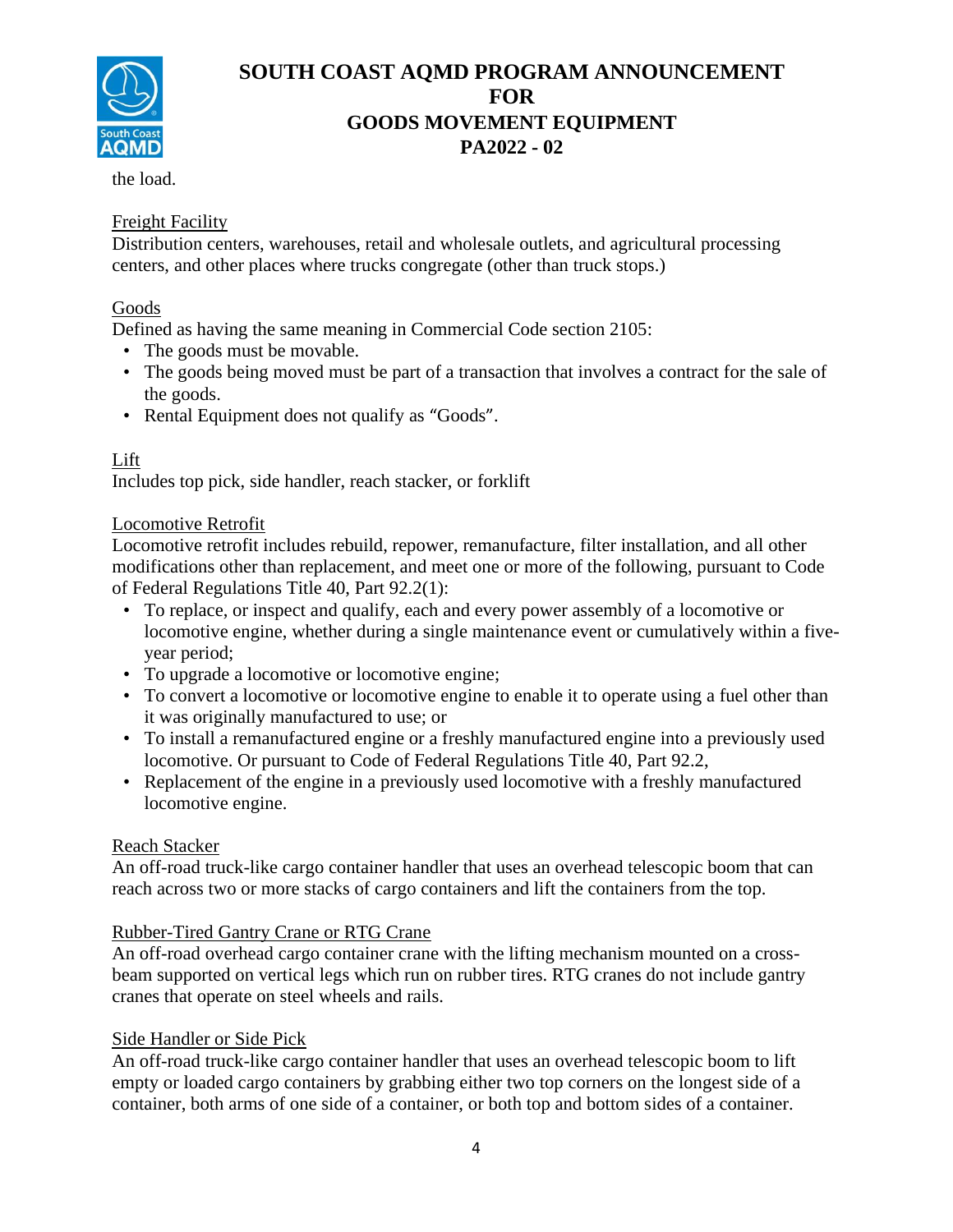

## Terminal

A facility that operates cargo handling equipment at a port or intermodal rail yard.

#### Top Handler or Top Pick

An off-road truck-like cargo container handler that uses an overhead telescopic boom to lift empty or loaded cargo containers by grabbing the top of the containers.

## Yard Truck

An off-road mobile utility vehicle used to carry cargo containers with/without chassis; also known as utility tractor rig, yard tractor, yard goat, yard hostler, yard hustler, or prime mover.

# **OWNERSHIP REQUIREMENTS**

Applications shall be signed and submitted by the current legal owner of the existing equipment that will be upgraded or replaced.

Non-owner applications are not eligible for funding. Third party applications are not allowed.

Ownership of the existing equipment shall not change from the time an equipment project application is submitted through receiving Program funding.

Individuals or companies that operate the existing equipment under a lease agreement with the equipment owner are prohibited from applying for bond funding.

# **FUNDING REQUIREMENTS**

#### **Locomotives**

Eligible costs may include a new chassis, freshly manufactured or retrofitted engine(s), new generator set(s), filter, and diesel oxidation catalyst for PM control, exhaust gas recirculation and selective cata- lytic reduction device for NOx control, other emission control equipment, and new or upgraded mechanical/electrical/control system components necessary for safe operation.

Ineligible costs include auto start/stop devices required by regulation or agreements, GPS devices and associated monitoring and reporting costs, design, engineering, consulting, license, registration, taxes, insurance, operation, maintenance, and repair.

Option 1: Switcher Locomotive (1,006 hp to 2,300 hp)

Partial funding to replace or retrofit an uncontrolled, or Tier 0 through Tier 2 switcher locomotive with a unit certified at or below the U.S. EPA Tier 4 emission standards (1.30 grams per brake horsepower-hour(g/bhp-her) for NOx and 0.03 g/bhp-her for PM). Replacing a switcher locomotive with a U.S. EPA Tier-4 or zero emission rail car mover is an option only for Class III operated switchers.

# Option 2: Medium Horsepower Locomotive (2,301 to 4,000 hp)

Partial funding to replace or retrofit an uncontrolled, or Tier 0 through Tier 2 medium horsepower locomotive with a unit certified at or below the U.S. EPA Tier 4 emission standards (1.30 g/bhp-hr for NOx and 0.03 g/bhp-hr for PM). Equipment owner must demonstrate at least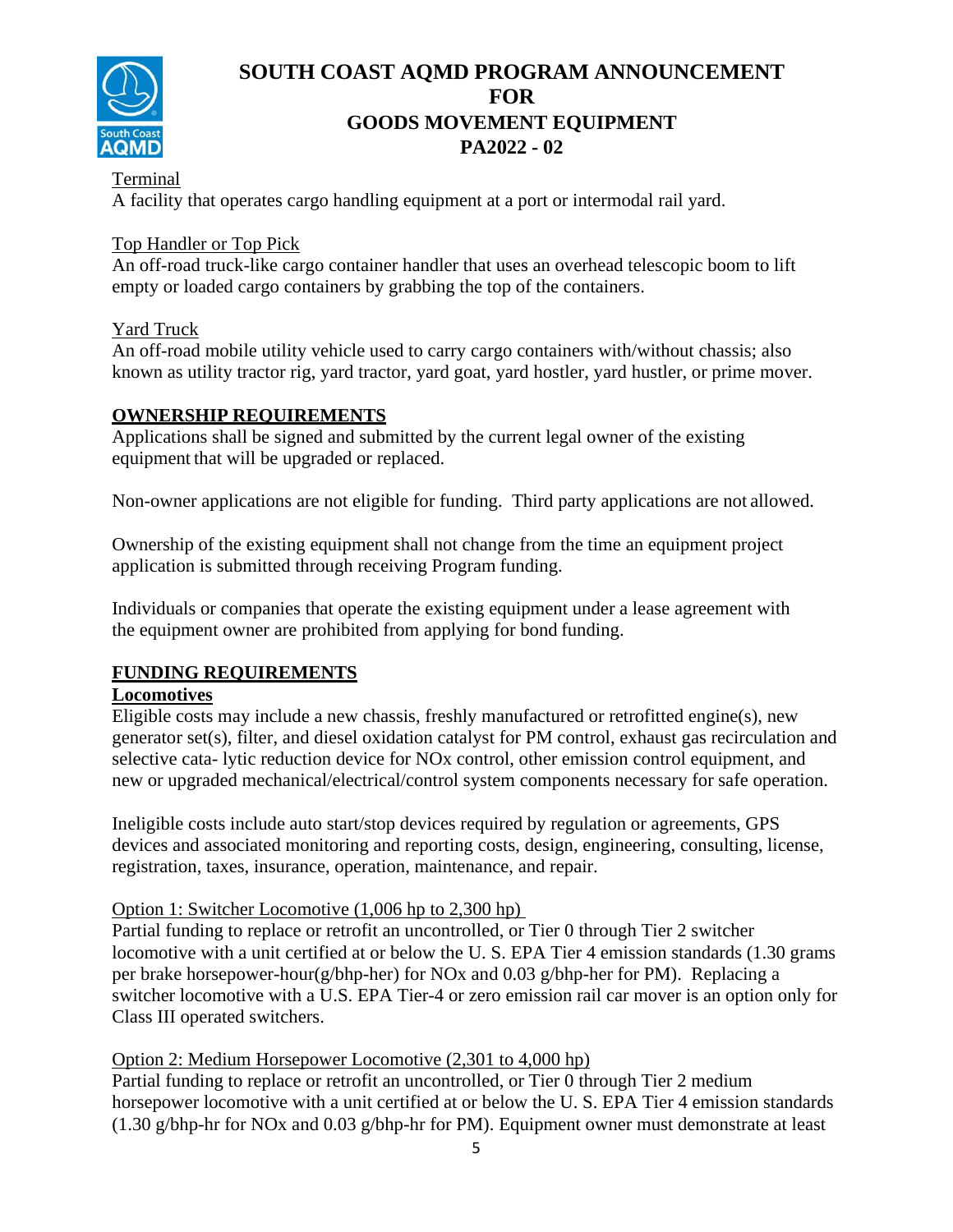

50% operation or equivalent locomotive horsepower operation within the four California trade corridors for the past 2 years.

#### Option 3: Line-Haul Locomotive (4,001 hp or higher)

Partial funding to replace or retrofit an uncontrolled, or Tier 0 through Tier 2 line-haul locomotive with a unit certified at or below the U.S. EPA Tier 4 emission standards (1.30 g/bhphr for NOx and 0.03 g/bhp-hr for PM).

#### Option 4: Locomotive Emissions Capture and Control System

Partial funding for the lower of 80% of eligible costs or a level commensurate with a costeffectiveness of at least 0.10 pounds of weighted emissions reduced per State dollar invested for the purchase and installation of an ARB-approved locomotive emission capture and control system (a.k.a. hood or bonnet) to reduce diesel PM and NOx emissions from freight locomotives.

| Table 1: Funding Table for Locomotive Frojects     |                                         |  |  |
|----------------------------------------------------|-----------------------------------------|--|--|
| Project Type                                       | Funding Amount*                         |  |  |
| Switcher Locomotive 1,006 - 2,300 horsepower       | 75% and up to \$1,875,000               |  |  |
| Replace Switcher with Tier 4 rail car mover        | 50% and up to \$250,000                 |  |  |
| Replace Switcher with zero emission rail car mover | 75% and up to \$500,000                 |  |  |
| Medium hp Locomotive 2,301-4,000 horsepower        | 75% and up to \$2,250,000               |  |  |
| Line-Haul Locomotive $> 4,000$ horsepower          | 75% and up to \$2,250,000 <sup>**</sup> |  |  |
| Capture & Control System***                        | 80% of eligible cost                    |  |  |

# **Table 1: Funding Table for Locomotive Projects**

\*If the equipment is banned from California operation instead of scrapped, the funding amount will be reduced by 20%. Equipment owner must demonstrate at least 50% operation or equivalent locomotive horsepower operation within the four California trade corridors for the past 2 years.

\*\*This amount is only for 90% to 100% CA Operation. Less than 90% CA Operation will be eligible for a lesser funding amount.

\*\*\*The Capture & Control System must be CARB-certified and have a cost-effectiveness of at least 0.10 lb of weighted emission reduction per State dollar spent.

In addition, equipment owner shall:

- Commit to 90% or 100% California-only operation for the duration of the project life; equipment is permitted to temporarily travel out-of-state for periodic maintenance, if outlined in the contract between the local agency and equipment owner.
- Commit to at least 50% of operation within the four California trade corridors for the duration of the project life.
- Commit to a project life of 15 years.
- Commit to the funded locomotive using CARB diesel fuel unless CARB approves an exemption, and it is included in the contract between the local agency and equipment owner.
- Scrap the old engine/locomotive or ban old engine/locomotive from California operation (replacements and retrofits involving engine replacement).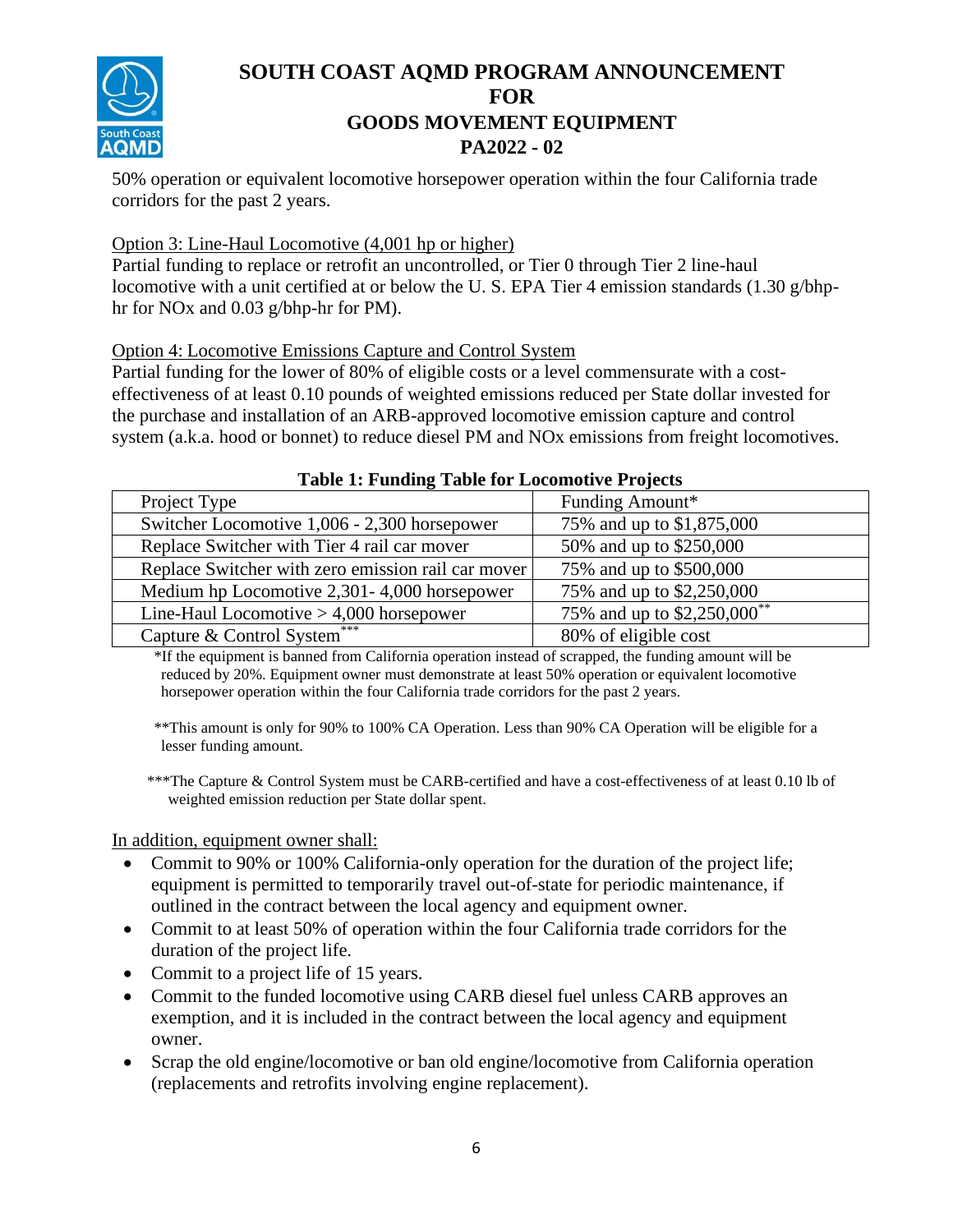

• Install an active GPS device on both the old equipment (if not scrapped) and the new equipment, fund and commit to data collection, and report location data.

#### **Cargo Handling Equipment**

#### **Table 2: Cargo Handling Equipment - Heavy-Duty Yard Trucks and RTG Cranes**

|                         | <b>Equipment Upgrade</b> <sup>1</sup><br><b>Eligible Equipment</b>                           |                                                                                                                                                 | <b>Proposed Program</b><br><b>Funding</b>                                                                                                                                                                                     | Project<br>Life <sup>2</sup> |
|-------------------------|----------------------------------------------------------------------------------------------|-------------------------------------------------------------------------------------------------------------------------------------------------|-------------------------------------------------------------------------------------------------------------------------------------------------------------------------------------------------------------------------------|------------------------------|
| $\mathbf{1}$            | <b>Existing diesel</b><br>powered yard<br>truck.                                             | Replace with a zero<br>emission electric yard<br>truck. <sup>3</sup>                                                                            | Lower of 80 percent of<br>eligible cost or<br>\$100,000/yard truck.                                                                                                                                                           | 5<br>years                   |
| $\overline{2}$          | <b>Existing diesel</b><br>powered yard<br>truck.                                             | Convert to a zero emission<br>electric yard truck. <sup>3</sup>                                                                                 | Lower of 80 percent of<br>eligible cost or<br>\$80,000/yard truck.                                                                                                                                                            | 5<br>years                   |
| 3                       | <b>Existing diesel</b><br>powered yard<br>truck.                                             | Replace with a zero<br>emission fuel cell<br>powered yard truck. <sup>3</sup>                                                                   | Lower of 80 percent of<br>eligible cost or<br>\$200,000/yard truck.                                                                                                                                                           | 5<br>years                   |
| $\overline{\mathbf{4}}$ | Multi-unit battery<br>chargers with the<br>conversion or<br>replacement of 3<br>yard trucks. | Install a multiple-unit<br>battery charger <sup>4</sup> with the<br>conversion or replacement<br>of 3 yard trucks with<br>electric yard trucks. | Lower of 50 percent of<br>eligible cost or \$35,000 for<br>the cost a multi-unit battery<br>charger                                                                                                                           | 5<br>years                   |
| 5                       | <b>Battery charger</b><br>with the<br>conversion or<br>replacement of a<br>yard truck.       | Install a battery charger <sup>4</sup><br>with the conversion or<br>replacement of a yard<br>truck with a zero emission<br>electric yard truck. | Lower of 50 percent of<br>eligible cost or \$15,000<br>for the cost a battery<br>charger plus the lower of<br>80 percent of eligible cost<br>or \$80,000 (conversion)<br>or \$100,000<br>(replacement) for the<br>vard truck. | 5<br>years                   |
| 6                       | <b>Existing diesel</b><br>engine RTG<br>crane.                                               | Convert or replace with a<br>zero emission powered<br>system $3$ .                                                                              | Lower of 50 percent of<br>eligible cost or<br>\$500,000/crane.                                                                                                                                                                | 15<br>years                  |

Table 2 Notes:

- 2. Program funded equipment is not eligible to be counted towards compliance for a two-year period.
- 3. Requires a 5-year warranty.

<sup>1.</sup> Program funded equipment cannot be used to comply with the regulatory requirement for replacing non-compliant equipment with electric or zero emission equipment associated with obtaining third and/or fourth years of "No VDECS (Verified Diesel Emission Control Systems) Available" compliance extension.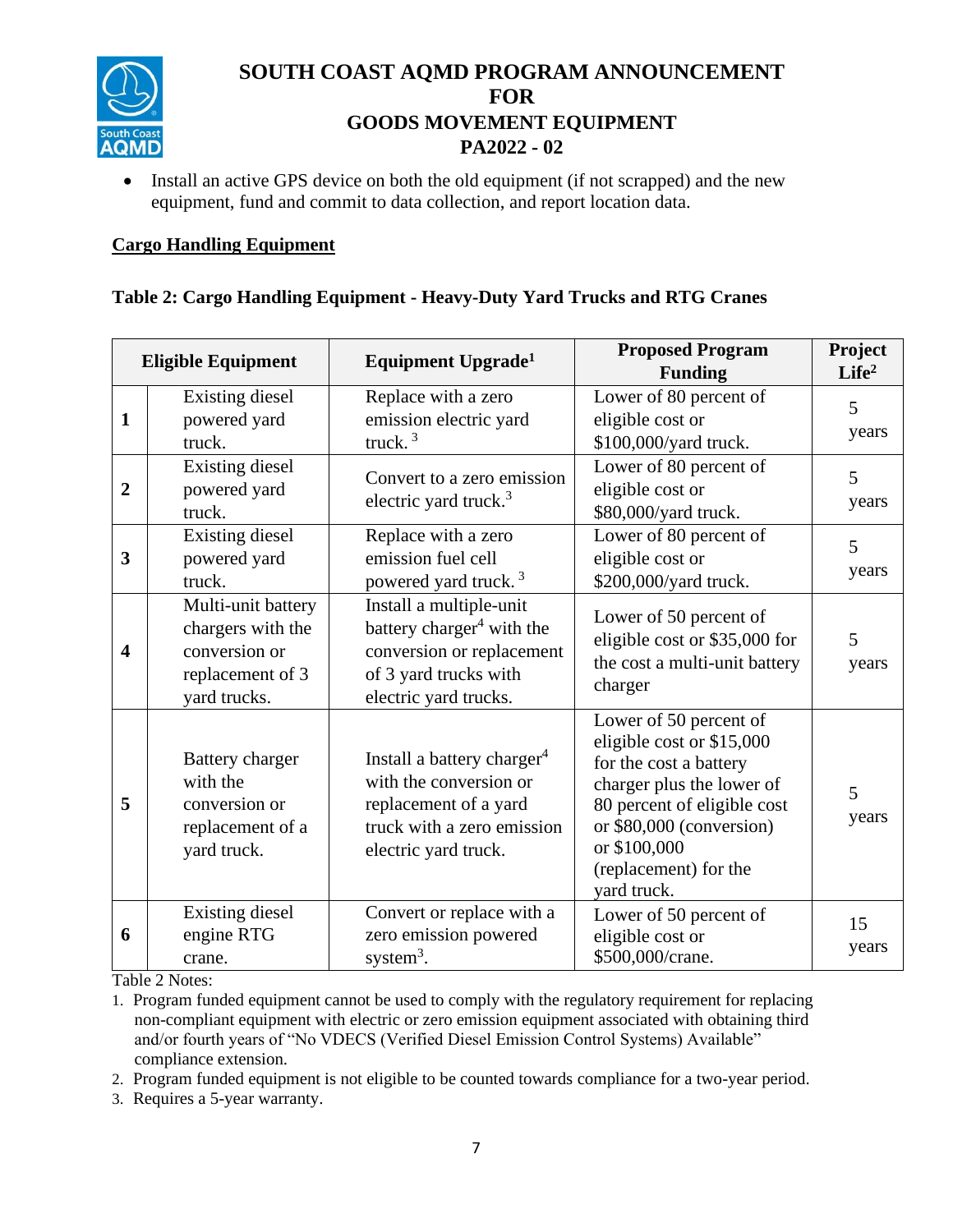

**PA2022 - 02**

4. Battery charger projects require a 3-year warranty. Associated zero emission yard truck projects still require a 5-year warranty.

|                         | <b>Eligible Equipment</b>                                                                                         | Equipment<br><b>Lift Capacity</b> | Equipment<br>Upgrade <sup>1</sup>                                                                                                         | <b>Proposed Program</b><br><b>Funding</b>                                     | Project<br>Life <sup>2</sup> |
|-------------------------|-------------------------------------------------------------------------------------------------------------------|-----------------------------------|-------------------------------------------------------------------------------------------------------------------------------------------|-------------------------------------------------------------------------------|------------------------------|
| $\mathbf{1}$            | <b>Existing diesel</b><br>powered forklift <sup>3</sup>                                                           | $3,000 - 8,000$<br><b>lbs</b>     | Replace a forklift<br>with a Class I electric<br>powered zero<br>emission forklift,<br>including battery, and<br>charger <sup>4,5</sup> . | Lower of 50 percent of<br>eligible cost or \$15,000<br>for each forklift.     |                              |
|                         |                                                                                                                   | $8,001 -$<br>12,000 lbs           |                                                                                                                                           | Lower of 50 percent of<br>eligible cost or \$18,000<br>for each forklift      | 5 years                      |
|                         | <b>Existing diesel</b>                                                                                            | $3,000 - 8,000$<br><b>lbs</b>     | Replace a forklifts<br>with a Class 1 fuel<br>cell powered forklifts<br>including batteries,<br>and chargers <sup>4,5</sup> .             | Lower of 50 percent of<br>eligible cost or \$25,000<br>for each forklift.     | 5 years                      |
| $\overline{2}$          | powered forklift <sup>3</sup>                                                                                     | $8,001 -$<br>12,000 lbs           |                                                                                                                                           | Lower of 50 percent of<br>eligible cost or \$30,000<br>for all each forklift. |                              |
| $\overline{\mathbf{3}}$ | <b>Existing diesel</b><br>powered lift,<br>including:<br>forklift, side<br>handler, top pick,<br>or reach stacker | Greater than<br>12,000 lbs        | Replace an existing<br>lift with a Class I<br>electric powered zero<br>emission lift <sup>4,5</sup> .                                     | Lower of 50 percent of<br>eligible cost or \$50,000                           | 5 years                      |
| $\overline{\mathbf{4}}$ | <b>Existing diesel</b><br>powered lift,<br>including:<br>forklift, side<br>handler, top pick,<br>or reach stacker | Greater than<br>12,000 lbs        | Replace an existing<br>lift with a fuel cell<br>powered zero<br>emission lift <sup>4</sup> .                                              | Lower of 50 percent of<br>eligible cost or \$80,000                           | 5 years                      |

#### **Table 3: Cargo Handling Equipment – Lifts**

Table 3 Notes:

- 1. Program funded equipment cannot be used to comply with the regulatory requirement for replacing non-compliant equipment with electric or zero emission equipment associated with obtaining third and/or fourth years of "No VDECS (Verified Diesel Emission Control Systems) Available" compliance extension.
- 2. Program funded equipment is not eligible to be counted towards compliance for a two-year period.
- 3. Engine must be greater than 25 horsepower.
- 4. Equipment warranty shall be one year or 1,600 hours, whichever comes first.
- 5. Electric chargers must be California Energy Commission (CEC) compliant to be eligible for funding.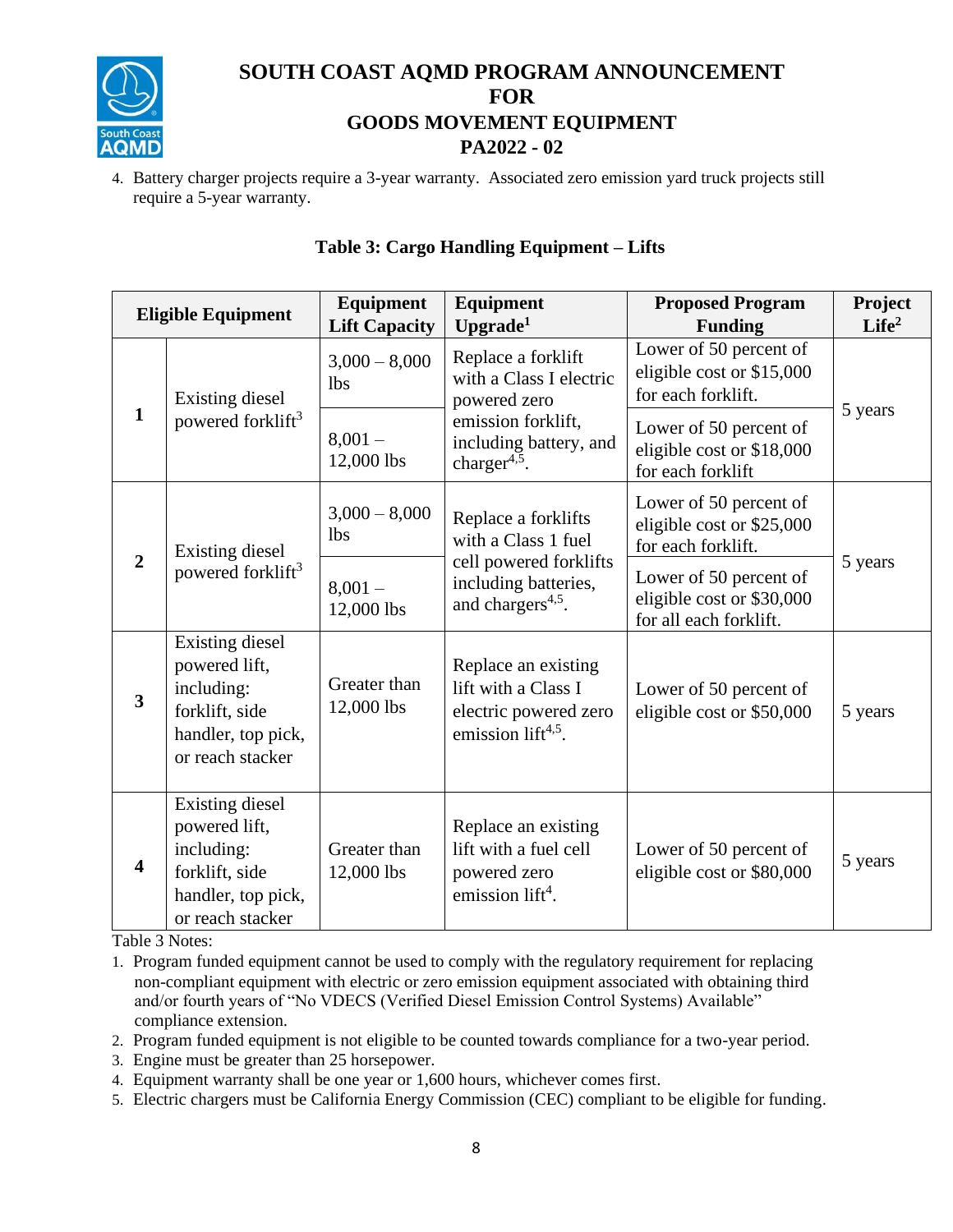# **ELIGIBILITY AND GENERAL REQUIREMENTS**

## **Eligibility**

Project eligibility will be based on the Prop. 1B Program Guidelines which can be found at: [https://ww2.arb.ca.gov/sites/default/files/classic/bonds/gmbond/docs/prop\\_1b\\_goods\\_mov](https://ww2.arb.ca.gov/sites/default/files/classic/bonds/gmbond/docs/prop_1b_goods_movement_2015_program_guidelines_for_implementation.pdf) [ement\\_2015\\_program\\_guidelines\\_for\\_implementation.pdf](https://ww2.arb.ca.gov/sites/default/files/classic/bonds/gmbond/docs/prop_1b_goods_movement_2015_program_guidelines_for_implementation.pdf)

In order to be eligible for funding, the equipment owner (grantee) must demonstrate:

# **General Requirements applicable to all equipment:**

- Commit to the project life specified by the applicable equipment project option.
- Adhere to all Program requirements during the project life.
- Agree to equipment inspections.
- Comply with record-keeping, reporting, and Program review or fiscal audit requirements.
- Sign a legally binding contract with the local agency including project milestones and completion deadlines.
- Properly maintain upgraded equipment in good operating condition and according to manufacturer's recommendations.
- The new or upgraded Equipment must meet the required emission levels or standards as evidenced by a U.S. EPA Certificate of Conformity (if available) and CARB Verification Letter of the emission levels achieved.

Program Specific Requirements for Locomotives:

- Commit to 90% or 100% California-only operation for the duration of the project life; equipment is permitted to temporarily travel out-of-state for periodic maintenance, if outlined in the contract between the local agency and equipment owner.
- Commit to at least 50% of operation within the four California trade corridors for duration of the project life.
- Commit to the project life of 15 years
- Commit to the funded locomotive using CARB diesel fuel unless CARB approves an exemption, and it is included in the contract between the local agency and equipment owner.
- Scrap the old engine/locomotive or ban old engine/locomotive from California operation (re- placements and retrofits involving engine replacement).
- Install an active GPS device on both the old equipment (if not scrapped) and the new equipment, fund and commit to data collection, and report location data.
- Exclude any Program-funded equipment from the compliance calculations for the 1998 agreement for locomotives operating in the South Coast Air Basin for the duration of the project life (applicable to Union Pacific and BNSF Railway only).
- Operation or equivalent locomotive horsepower operation in California for the past 2 years.
- For switchers and medium horsepower locomotives: at least 50% operation or equivalent locomotive horsepower operation within the four California trade corridors for the past 2 years.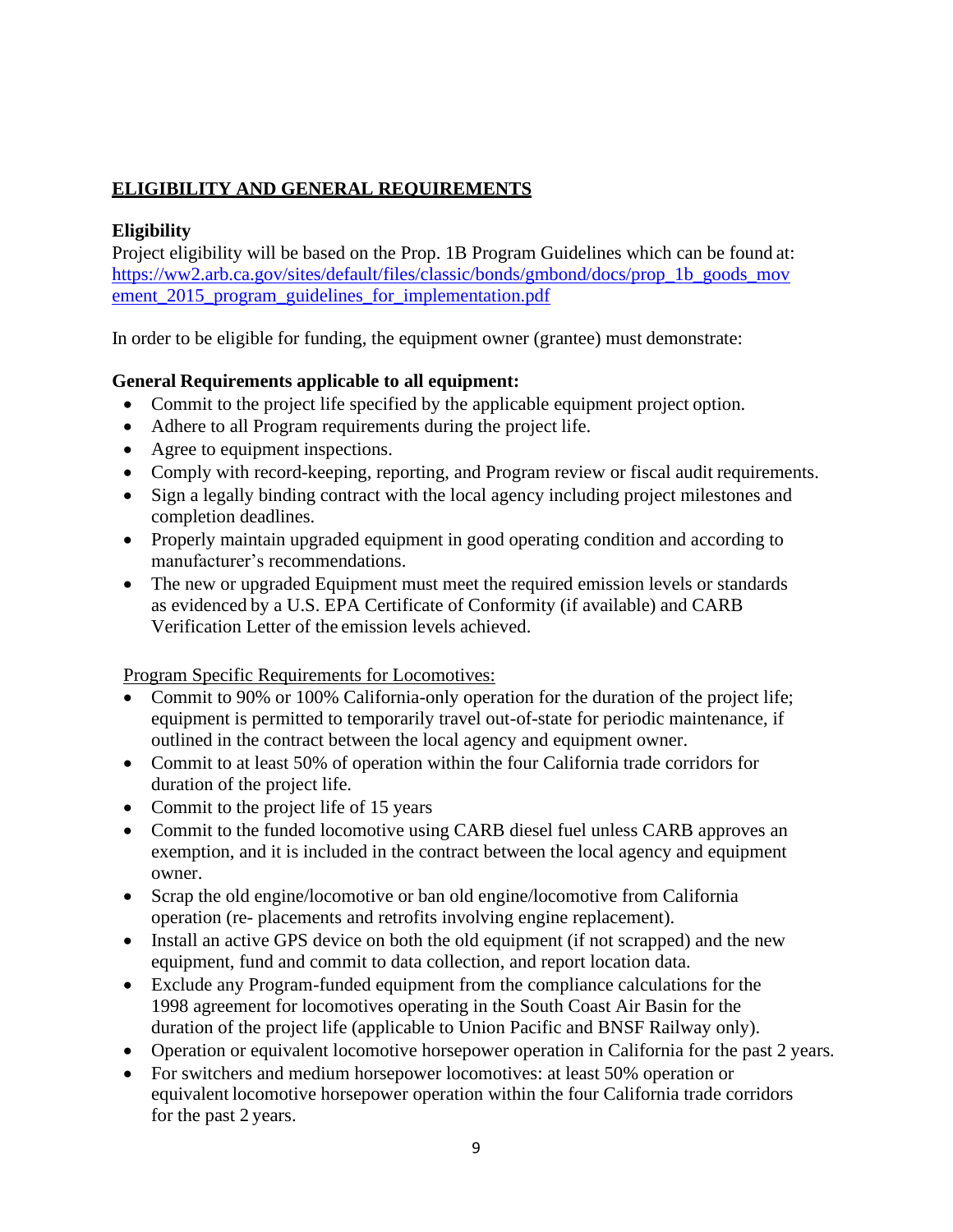- For line haul locomotives: a majority of the minimum percentage operation or equivalent locomotive horsepower operation within the four California trade corridors for the past 2 years.
- For Class I and Class II railroad, the old locomotive must meet the minimum fuel usage requirement of 20,000 gallons or equivalent per year during the past 2 years to be eligible. For Class III railroad, a lower fuel usage of at least 5,000 gallons is allowed but with a reduced funding amount.
- The new or upgraded equipment must meet the required emission levels or standards as evidenced by a U.S. EPA Certificate of Conformity.
- Commit to the project life specified by the applicable equipment project option.
- Adhere to all Program requirements during the project life.
- Agree to equipment inspections.
- Comply with record-keeping, reporting, and Program review or fiscal audit requirements.
- Sign a legally binding contract with the local agency including project milestones and completion deadlines.
- Properly maintain upgraded Equipment in good operating condition and according to manufacturer's recommendations.
- The new or upgraded Equipment must meet the required emission levels or standards as evidenced by a U.S. EPA Certificate of Conformity (if available) and CARB Verification Letter of the emission levels achieved.

Program Specific Requirements for Locomotive Emissions Capture and Control System

- Commit to 100% operation within the four California trade corridors for the duration of the project life.
- Commit to a project life of 10 years.
- Document the system is commercially available and achieves an overall capture and control efficiency rate of at least 85% for the removal of NOx and PM.
- Demonstrate system performance and efficiency with source testing prior to funding and annually thereafter by capturing emissions from an operating locomotive undergoing diagnostic procedures. Performance measures include: (i) no visible emissions after bonnet is connected to the locomotive

Program Specific Requirements for Cargo Handling Equipment:

- The existing equipment must be in compliance with applicable CARB regulations.
- The existing equipment must be a diesel-fueled equipment
- The new or upgraded equipment must meet the required emission levels or standards as evidenced by a CARB Verification Letter of the emission levels achieved.

For Yard Truck Projects:

- Agree to accept an on-board electronic monitoring unit at any time during the project life.
- Commit to 5 years of 100% California operation in a port, or intermodal railyard, or freight facility service in the four trade corridors.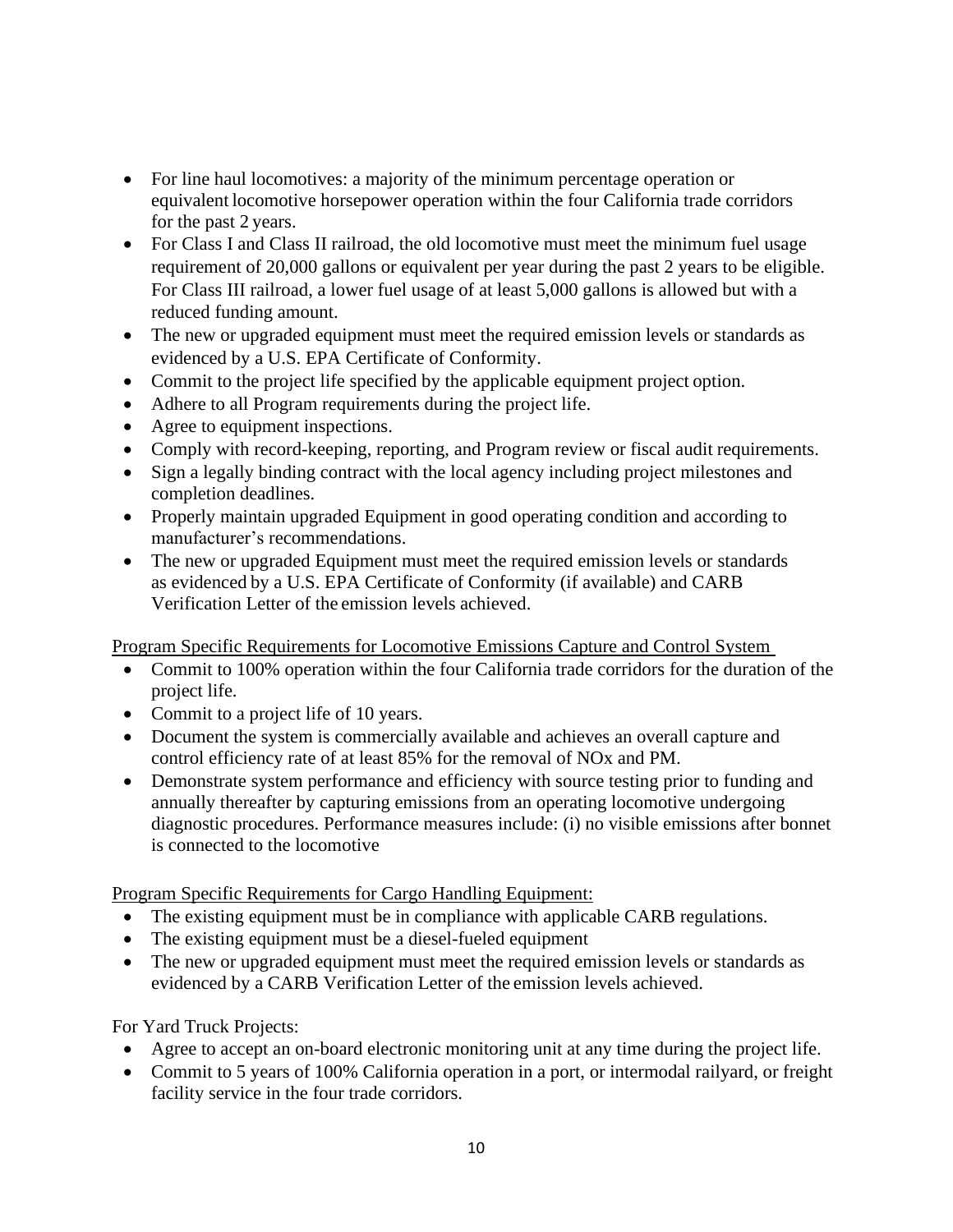- Demonstrate proof of equipment warranty for the project life and insurance on upgraded equipment.
- Insurance on upgraded equipment shall cover the replacement of the equipment for fuel cell projects.
- The charging infrastructure equipment must have a 3-year warranty at minimum.

For Lift Projects:

- Not replace existing zero emission equipment with new electric powered equipment (electric projects) or new fuel cell equipment (fuel cell projects).
- Commit to 5 years of 100% California operation in a port, or intermodal railyard, or freight facility service in the four trade corridors.
- Demonstrate proof of equipment warranty for one year or 1,600 hours, whichever comes first.
- The replacement equipment must serve the same function as the existing equipment.
- The equipment engine must be greater than 25 horsepower.
- The charging infrastructure equipment must have a 3-year warranty at minimum.

For RTG Crane Projects:

- Commit to 15 years of 100% California operation in a port, or intermodal railyard, or freight facility service in the four trade corridors.
- Be permitted to keep the existing diesel engine installed and operational for a limited number of hours each year and do the following at their own expense: (1) install an hour meter on the existing diesel engine and (2) provide activity reports when requested by the local agency or ARB, in a format defined by ARB staff.
- Commit to a maximum limit of diesel engine usage to 30 hours annually based on a rolling 3 year average.
- Comply with all local permitting requirements.
- Demonstrate proof of equipment warranty for 5 years

# **APPLICATION SUBMITTAL REQUIREMENTS**

A complete online application must be submitted to South Coast AQMD by no later than the application deadline to be considered for Program funding. It is the applicant's responsibility to ensure the application contains all the required information at the time of submittal to the South Coast AQMD. The South Coast AQMD is not required to contact the applicant to obtain the required information that is missing from the application.

Union Pacific and BNSF Railway must certify that any locomotive that would operate in the SouthCoast Air Basin will be excluded from the railroads fleet average emissions calculations under the 1998 agreement.

Below is a list of all application forms and attachments for the Prop 1B Program:

- Applicant Information
- Category application form specific to your project category (one per unit):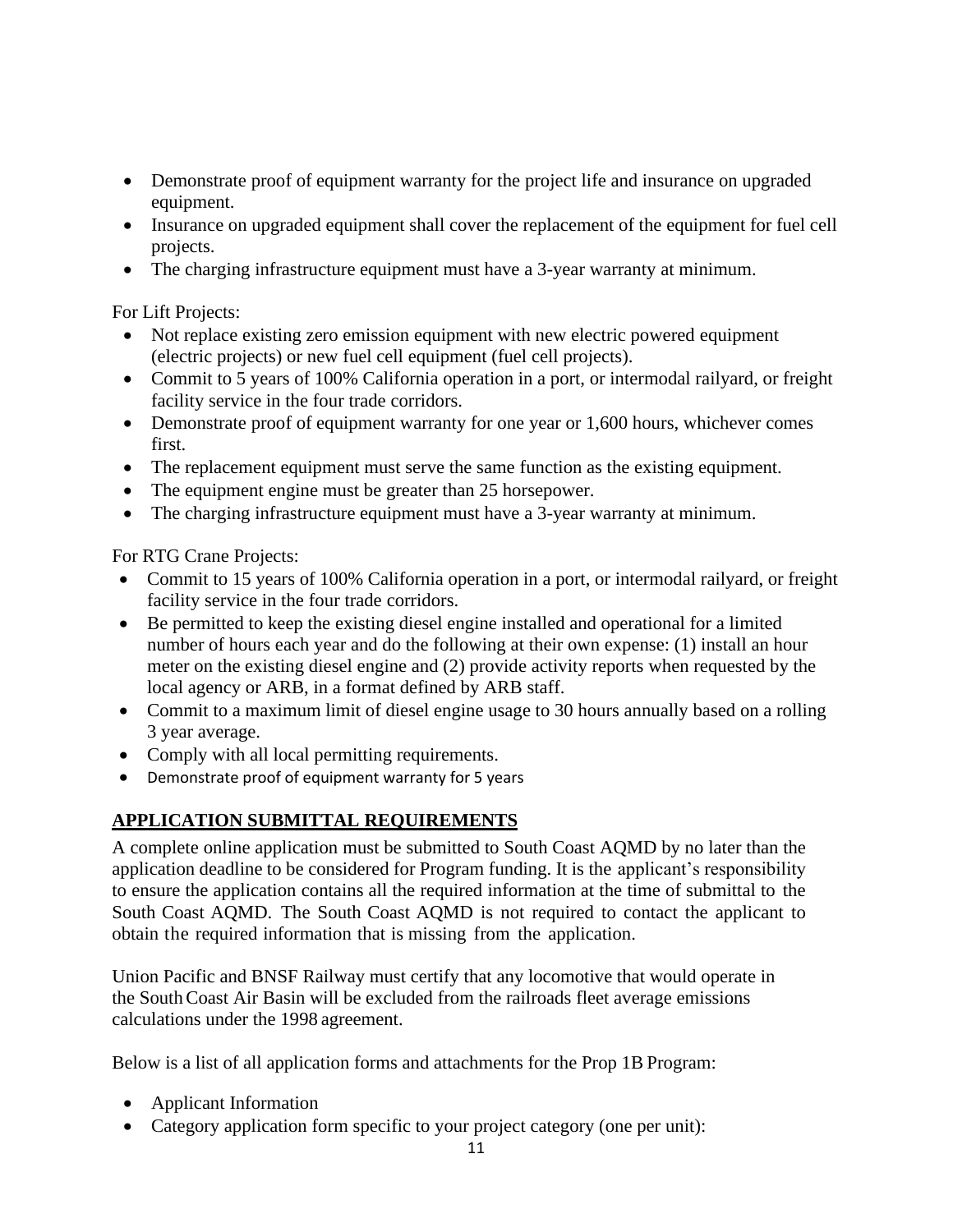- o Switcher Locomotive
- o Medium Horsepower Locomotive
- o Line-Haul Locomotive
- o Locomotive Emission Capture and Control System
- o Cargo Handling Equipment Yard Truck/RTG Crane
- o Cargo Handling Equipment Lift
- Business Information Forms (BIR):
	- o Attachment 1 Business Information Request
	- o Attachment 2 Disadvantaged Business Certification
	- o Attachment 3 W-9 Request for Taxpayer Identification Number and Certification
	- o Attachment 4 Withholding Exemption Certificate
	- o Attachment 5 Campaign Contribution Disclosure

Note: Each Attachment (#s 1-5) must be completed and submitted with each set of projects. If your application is approved, an updated Attachment 5 may be requested by your assigned Project Officer at a later date.

#### **EQUIPMENT PROJECT PURCHASE RESTRICTIONS**

Grantee **may not** purchase, receive, install, pay for, or place into operation any engines, equipment, nor may work begin on a repower or retrofit project or a project to install infrastructure, until the project contract is fully executed. Grantee may pre-order prior to contract execution at the equipment owner's risk but can only be purchased once the existing equipment has been pre-inspected and the contract is signed between the grantee and South Coast AQMD. The South Coast AQMD **will not** reimburse grantees for orders or any payments on a new engine, piece of equipment, or vehicle that takes place prior to South Coast AQMD approval of the project through contract execution.

#### **PAYMENT PROCESS**

For all projects full payment will be made after the satisfactory completion of a postinspection by South Coast AQMD and receipt of invoice. Payments will be by reimbursement to grantee or through a direct payment to vendor upon written request of grantee.

Reimbursement cannot exceed the amount directly paid by grantee.

An invoice shall be itemized to include enough detail to ensure that the local agency provides reimbursement only for the eligible project costs yet be clear and concise enough to be understandable.

Grantee shall not request or receive payment for engines, equipment or infrastructure that are non-operational, taxes, consulting services, license, permit fees, registration, insurance, or any other cost not eligible for Program funds.

Labor expenses are not eligible for payment with Program funds. However, labor expenses shall be included in the itemized invoice with the detailed number of hours charged and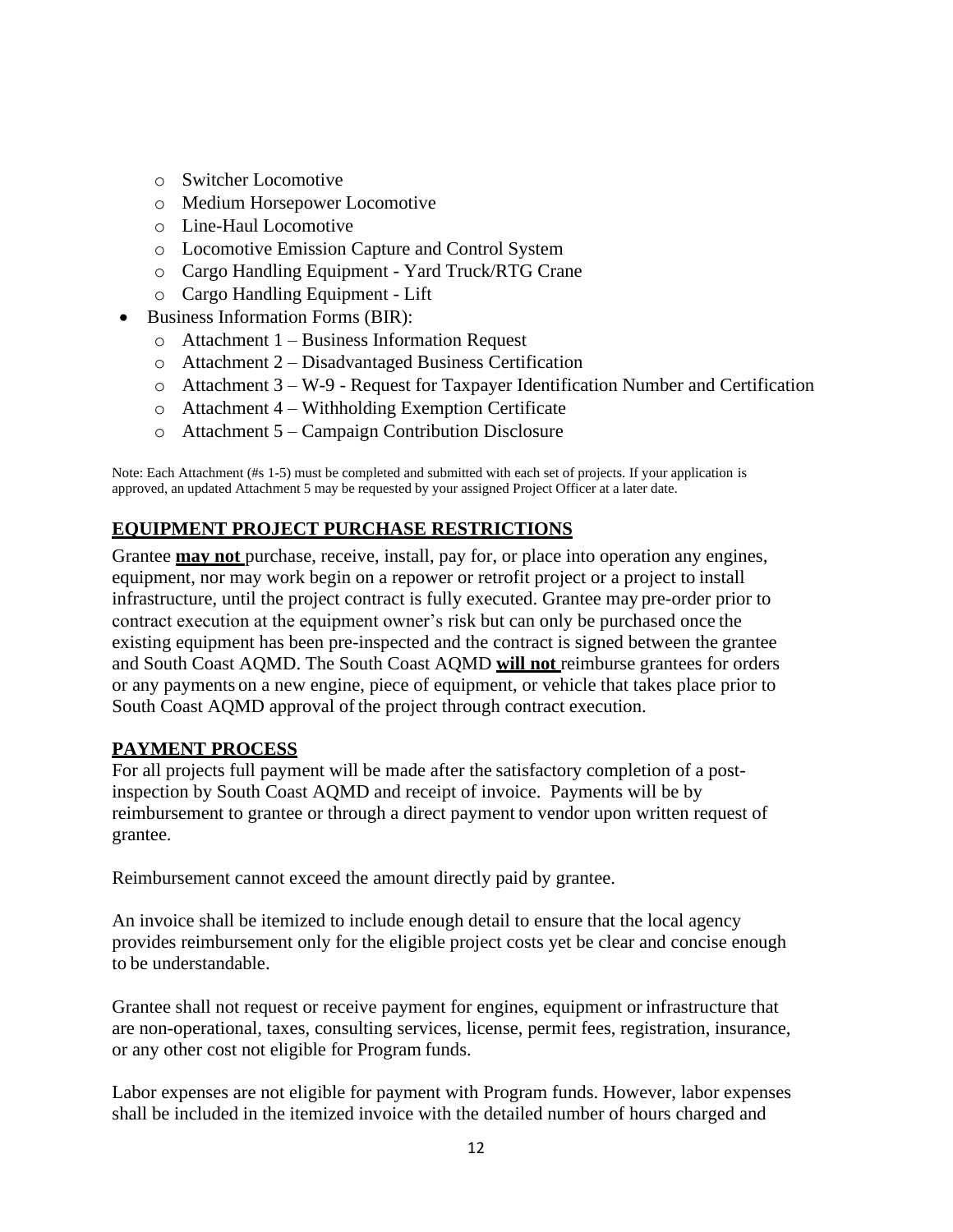hourly wage.

Grantee may submit a signal itemized invoice for multiple, completed equipment projects under this Program. The invoice shall itemize the charges for each equipment project.

Equipment certification or verification may still be pending at the time of application or contract execution, however, equipment must be verified or certified prior to the payment.

# **PROJECT EVALUATION AND COMPETITIVE RANKING**

Complete applications will be evaluated by the South Coast AQMD, and all eligible projects will be competitively ranked according to the procedures specified in the Program guidelines. The ranked list, once approved by CARB, will be posted on the South Coast AQMD website. South Coast AQMD will award grant funds to the top project on the ranked list and continue down the list until the Program funds are exhausted. For complete information regarding project evaluation and the competitive ranking process, please refer to Chapter IV of the Final 2015 Staff Report and Guidelines for Implementation found on the CARB Program website at: [https://ww2.arb.ca.gov/our-work/programs/proposition-1b](https://ww2.arb.ca.gov/our-work/programs/proposition-1b-goods-movement-emission-reduction-program)[goods-movement-emission-reduction-program](https://ww2.arb.ca.gov/our-work/programs/proposition-1b-goods-movement-emission-reduction-program)

## **ANNUAL REPORTING REQUIREMENTS**

Grantee shall be responsible for annual reporting to the local agency that includes, but is not limited to:

#### **Locomotive Projects:**

- Contact information (owner name, company, address, and phone).
- Build number, date, builder, builder model.
- Date of equipment installation.
- Locomotive type.
- Name and location of home railyard.
- Annual megawatt-hours of operation, notch profile and fuel consumed since last report.
- Representative profile data to determine engine duty cycle.
- Certification and documentation of 90% or 100% California-only operation for switchers and medium horsepower locomotives.
- Certification and documentation of percentage of operation in the four California trade corridors for switcher and medium horsepower locomotives.
- Certification and documentation of percentage of California operation for line-haul locomotives.
- Certification and documentation of percentage of operation in the four California trade corridors for line-haul locomotives.
- Summary of maintenance performed (including location) and inspections conducted.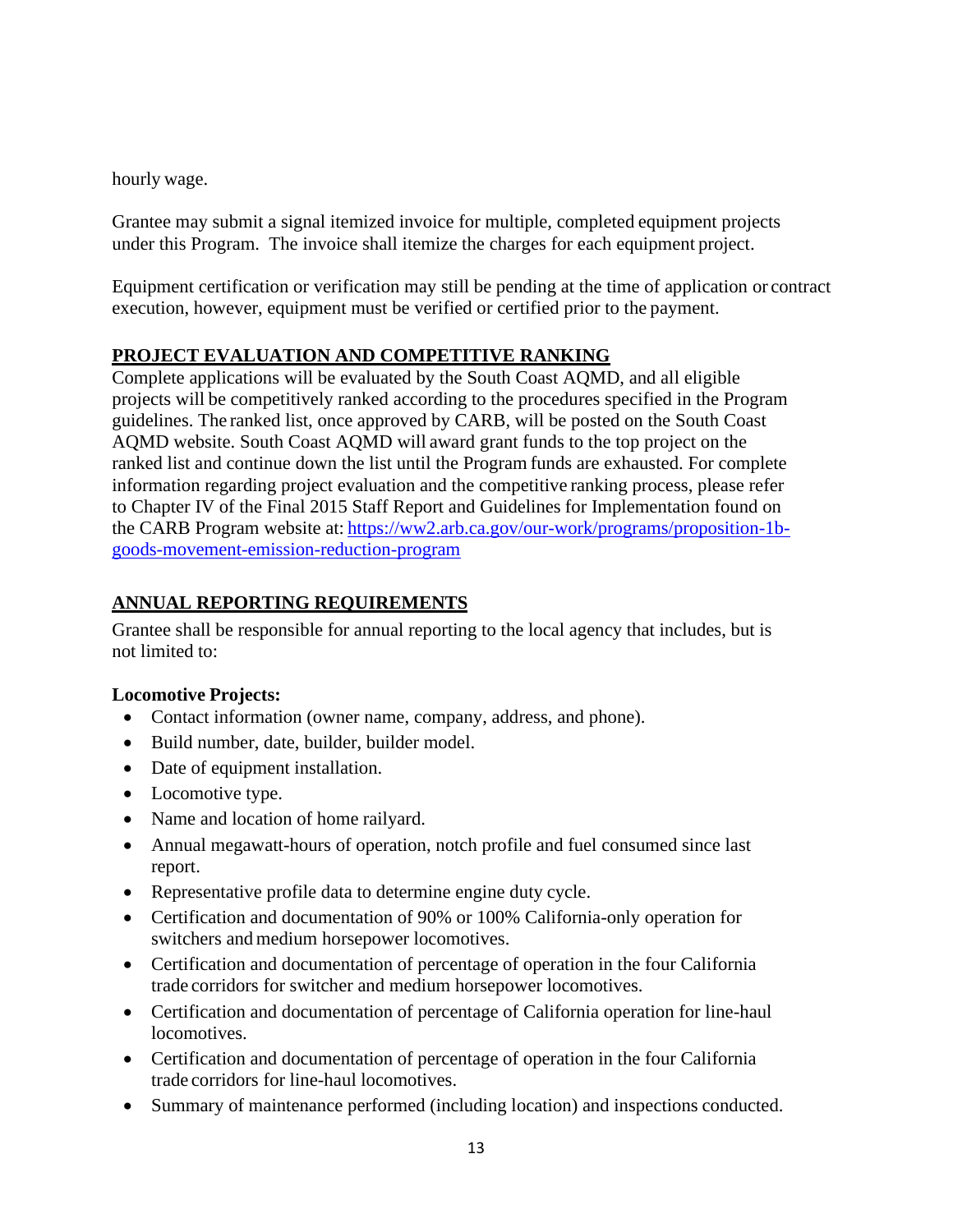- GPS data in a usable format.
- The estimated percentage of annual travel in each of the four California trade corridors:
	- o Bay Area trade corridor.
	- o Central Valley trade corridor.
	- o Los Angeles/Inland Empire trade corridor.
	- o San Diego trade corridor.
- Certification that Program-funded equipment was used in accordance with the signed contract and that all information submitted is true and accurate.
- Other information as requested by CARB or the local agency.

## **Locomotive Emission Capture and Control System:**

- Predicted locomotive activity data with new system over project life.
- Number and type of locomotive units using the hood.
- Average time locomotives will spend under the hood idling and in notches 1-8 for each unit type identified above.
- Power usage to run the system and source of power (grid- vs. non-grid-based).
- Natural gas usage (if any) for heating selective catalytic reduction duct burner.
- Projected emissions and benefits with the project.
- Emissions with the project over 10 years of operation.
- Emission reductions attributable to the project (beyond those required by any law, regulation, or enforceable agreements) for 10 years.
- Demonstration that the weighted emission reductions are equal to or higher than 0.10 pounds per State dollar invested.

# **Cargo Handling Equipment:**

- Contact information (owner name, company, address, phone).
- Date and location of installation of equipment.
- Equipment types and name of home port, railyard or freight facility.
- Yard truck, lifts, and battery charging station make, model, year, serial number, and power rating.
- Annual hours of operation.
- Summary of maintenance and inspections conducted.
- Signed certification statement that the bond-funded technology was installed on the equipment for which it was approved, and that all information submitted to the local agency is true and accurate.
- Other information as requested by the South Coast AQMD.

# **USEFUL RESOURCES**

CARB Goods Movement Emission Reduction Program:

[https://ww2.arb.ca.gov/our-work/programs/proposition-1b-goods-movement-emission-reduction](https://ww2.arb.ca.gov/our-work/programs/proposition-1b-goods-movement-emission-reduction-program)[program](https://ww2.arb.ca.gov/our-work/programs/proposition-1b-goods-movement-emission-reduction-program)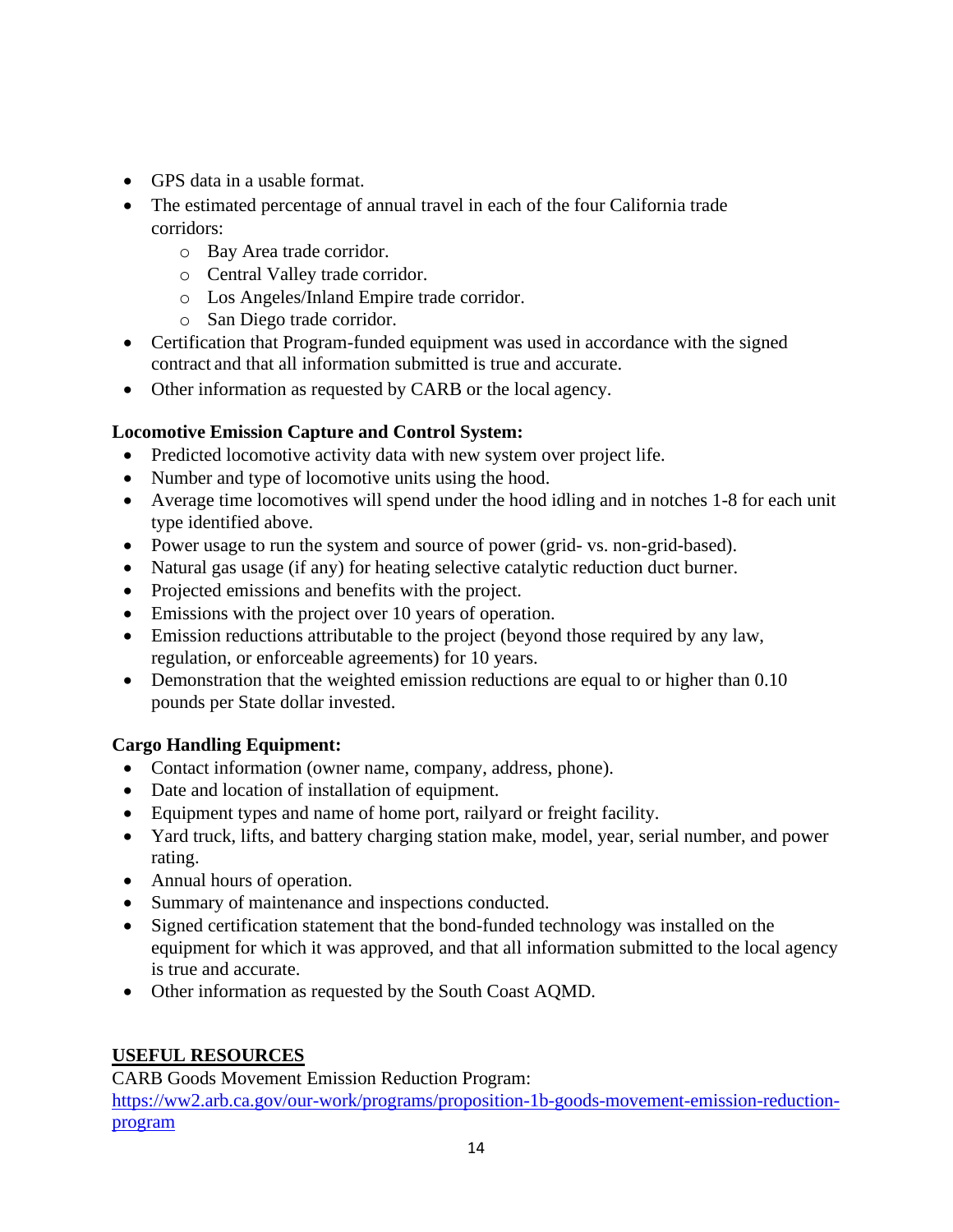South Coast AQMD Prop. 1B Website (where a copy of the solicitation and application forms can be found): <http://www.aqmd.gov/prop1b>



# **MAP OF THE TRADE CORRIDORS**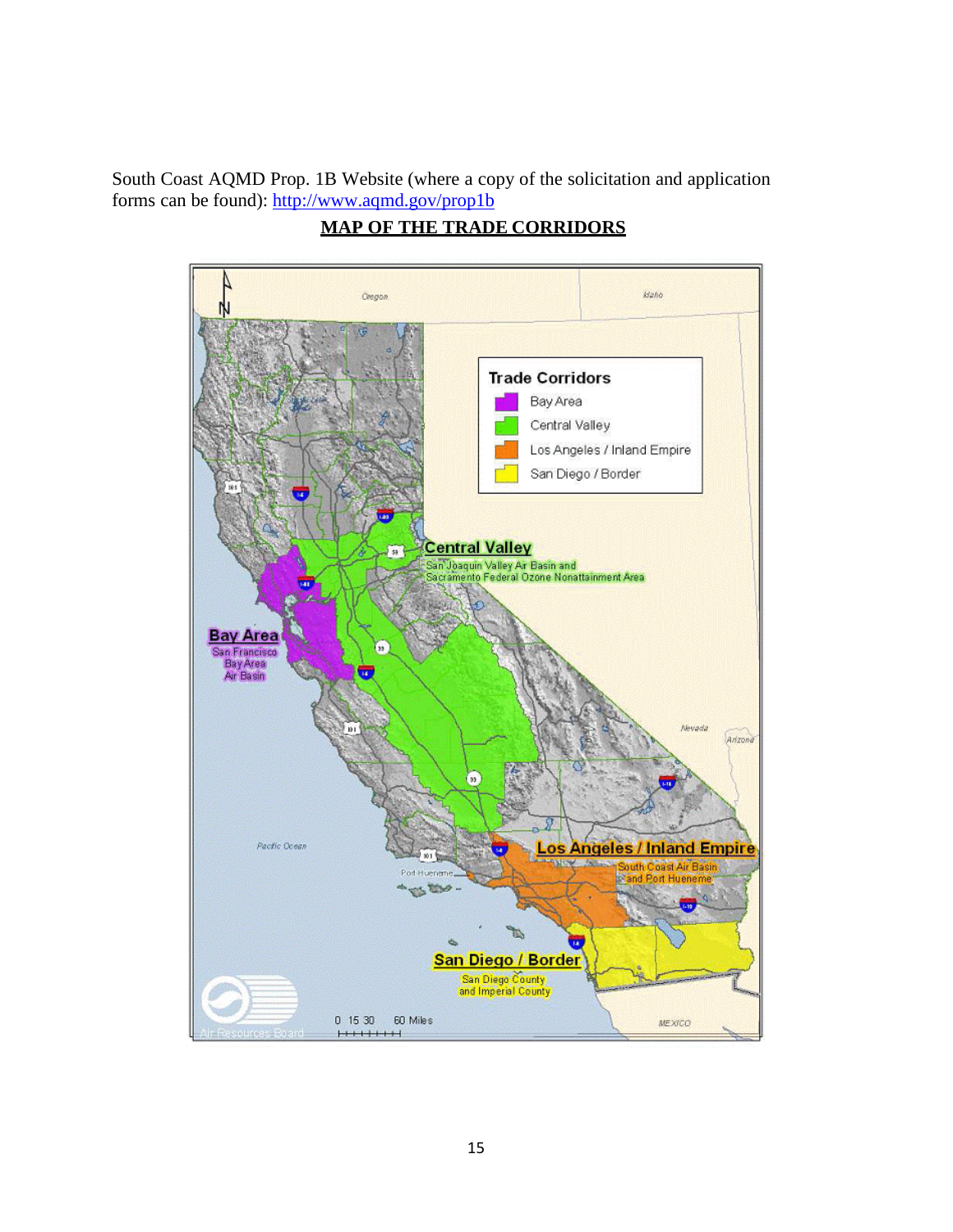

# THIS PAGE INTENTIONALLY LEFT BLANK